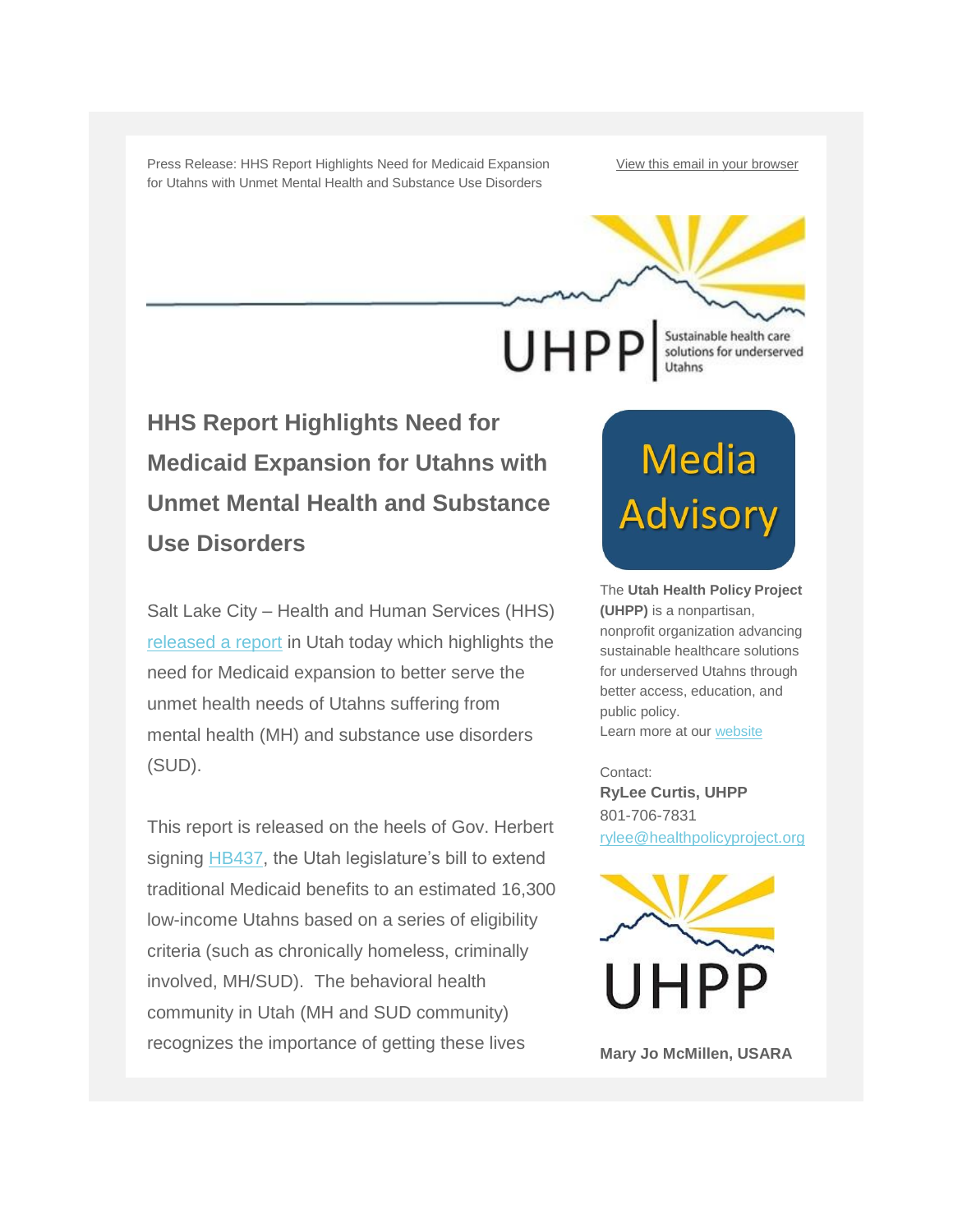covered, but agree with the report that there is more that can and should be done to provide treatment options for Utahns living with mental health or substance use disorders.

**Link to the Report:** [https://aspe.hhs.gov/pdf](https://aspe.hhs.gov/pdf-report/benefits-medicaid-expansion-behavioral-health)[report/benefits-medicaid-expansion-behavioral](https://aspe.hhs.gov/pdf-report/benefits-medicaid-expansion-behavioral-health)[health](https://aspe.hhs.gov/pdf-report/benefits-medicaid-expansion-behavioral-health)

## **Key Findings:**

- 42,000 uninsured Utahns living with a mental illness or substance use disorder had incomes that could qualify them for expanded Medicaid in 2014;
- Utahns with a behavioral health need made up 40% of all low-income, uninsured Utah population;
- If Utah expanded Medicaid in 2014, over 6,000 few Utahns would experience symptoms of depression, and 9,000 Utahns would report being in good or excellent health;

In reaction to the release of this report, RyLee Curtis, Senior Health Policy Analyst for the Utah Health Policy Project (UHPP) states: "While the recent signing of HB437 provides benefits to about 16,300 low-income Utahns who suffer from a

801-839-9950 [maryjo@myusara.com](mailto:maryjo@myusara.com)



**Jamie Justice, NAMI-UT** 801-864-1197 [jamie@namiut.org](mailto:jamie@namiut.org)



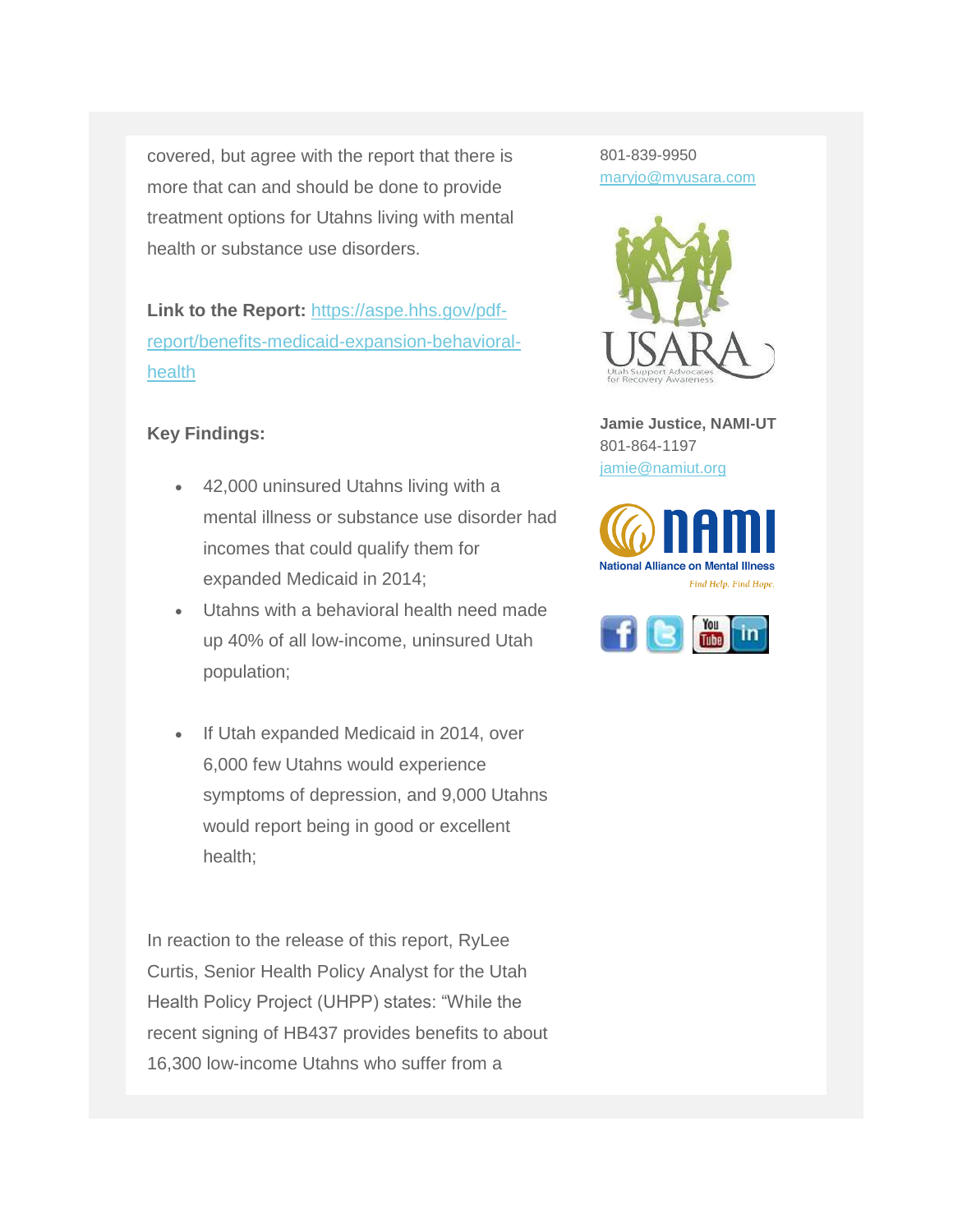number of behavioral health issues, it's important to note that nearly 30,000 Utahns with behavioral health needs will continue to be left out. We need a solution for them too."

Mary Jo McMillen, Executive Director of the Utah Advocates for Recovery Awareness (USARA), states: "Utah has taken the first step to provide Medicaid coverage for individuals with Substance Use Disorders (SUD) and co-occurring mental health conditions. It is critical that a Medicaid plan addresses both the physical symptoms and behavioral health needs in order for a person to recover from a serious and debilitating brain disorder."

McMillen argues that, "Expanding Medicaid in Utah would provide stability for Utahns with SUDs and not take away their health insurance once they've taken the steps towards recovery. Recovery from an SUD should be treated like all other chronic illnesses, such as cancer and diabetes, where a person's health care is followed for as long as needed to achieve stable long-term recovery. Medicaid plans need to cover a broad scope of integrated medical and behavioral health services and benefits should meet Parity for QHP's and Medicaid managed care organizations."

Jamie Justice, Executive Director of the National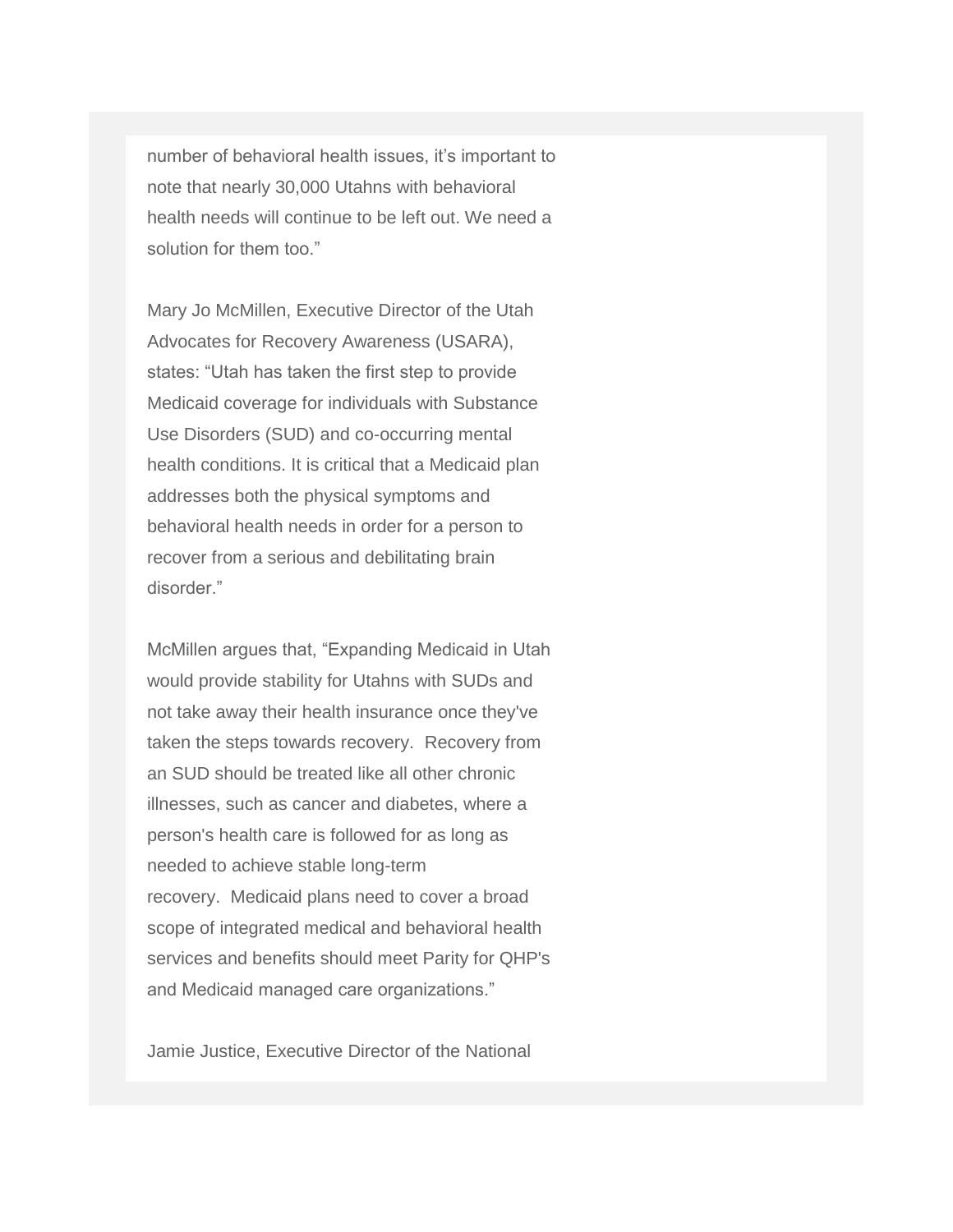Alliance on Mental Illness-Utah (MAI), states: "We all experience emotional ups and downs caused by events in our lives. Mental health conditions go beyond these emotional reactions and become something longer lasting. They are medical conditions that cause changes in how we think and feel in our mood. These illnesses are not the result of personal weakness, lack of character or poor upbringing. With proper treatment, people can and do realize their full potential, cope with the stresses of life, work productively and make meaningful contributions to the world."

She goes on to argue that untreated mental health conditions can be devastating:

- Students with mental illness have more difficulty performing well in school;
- Depression is the leading cause of disability and unemployment in adults,
- 90% of those who die by suicide have an underlying mental illness. Utah suicide rate has been consistently higher than the U.S. rate for the past decade; and every 16 hours, a Utahn dies by suicide;
- Those suffering from addiction are twice as likely to have an underlying mental illness;
- 26% of homeless adults live with serious mental illness; and
- 24% of our jail/prison population are there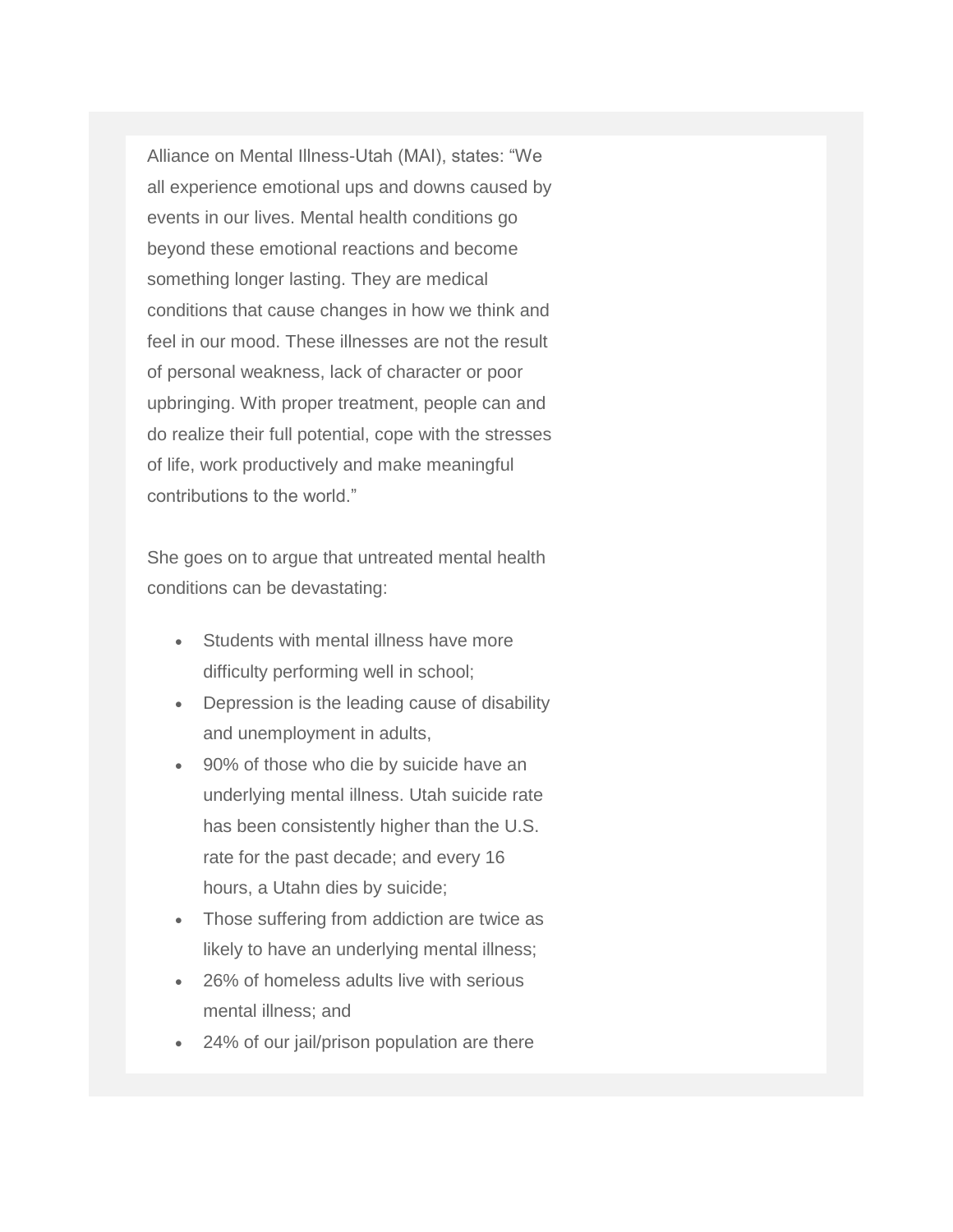simply because they have a mental illness.

Justice says that, "It is clear that without mental health, we cannot be fully healthy. At the very core of the facts listed above, Utahns are not getting the help, treatment, and support they need to enter into recovery. We commend the state for passing HB437 and stand to say it is just not enough.

Continuing to underinvest in resources and building a strong enough systems to help our most vulnerable, yet, very treatable population is inhuman. These people are sick and need the appropriate help, treatment, and support so that they can enter on the path toward recovery and realize their full potential. It is time for Utah to do the right thing, which we know, in the long run is also the most economical thing too. Treatment works and recovery is possible, meaning people end up living as productive members of our community, no longer needing public services."

**Link to the Report:** [https://aspe.hhs.gov/pdf](https://aspe.hhs.gov/pdf-report/benefits-medicaid-expansion-behavioral-health)[report/benefits-medicaid-expansion-behavioral](https://aspe.hhs.gov/pdf-report/benefits-medicaid-expansion-behavioral-health)[health](https://aspe.hhs.gov/pdf-report/benefits-medicaid-expansion-behavioral-health)

*HHS gave the disclosure that due to data limitations, today's report release is not about the number of people who would gain coverage due to expansion, rather it estimates the number of people*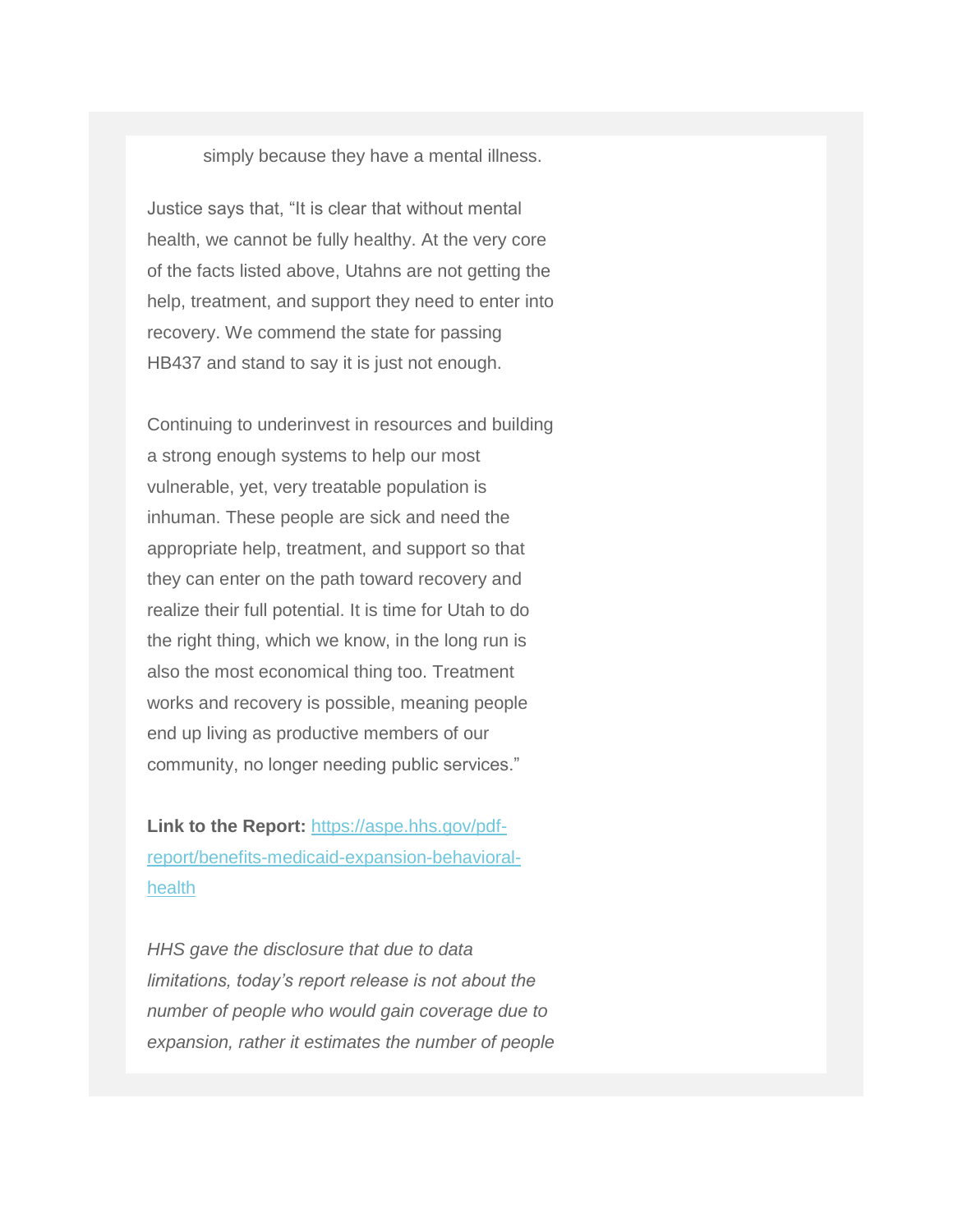*with MH/SUDs who were uninsured in 2014 and had incomes below 138% FPL, the income limit for expanded Medicaid under the ACA. Not all of these people would sign up for coverage at any given time, even if their state expanded Medicaid, but they would have the option to do so. In addition, some in this group had incomes between 100- 138% FPL who already had the option to pay premiums to purchase coverage through the marketplace.*

## **Contacts:**

**RyLee Curtis, UHPP** 801-706-7831 [rylee@healthpolicyproject.org](mailto:rylee@healthpolicyproject.org)

**Jamie Justice, NAMI-UT** 801-864-1197 [jamie@namiut.org](mailto:jamie@namiut.org)

**Mary Jo McMillen, USARA** 801-839-9950 [maryjo@myusara.com](mailto:maryjo@myusara.com)

# # # #

*Copyright © 2016 UHPP, All rights reserved.* You are a member of the media in Utah. Thank you.

**Our mailing address is:** UHPP